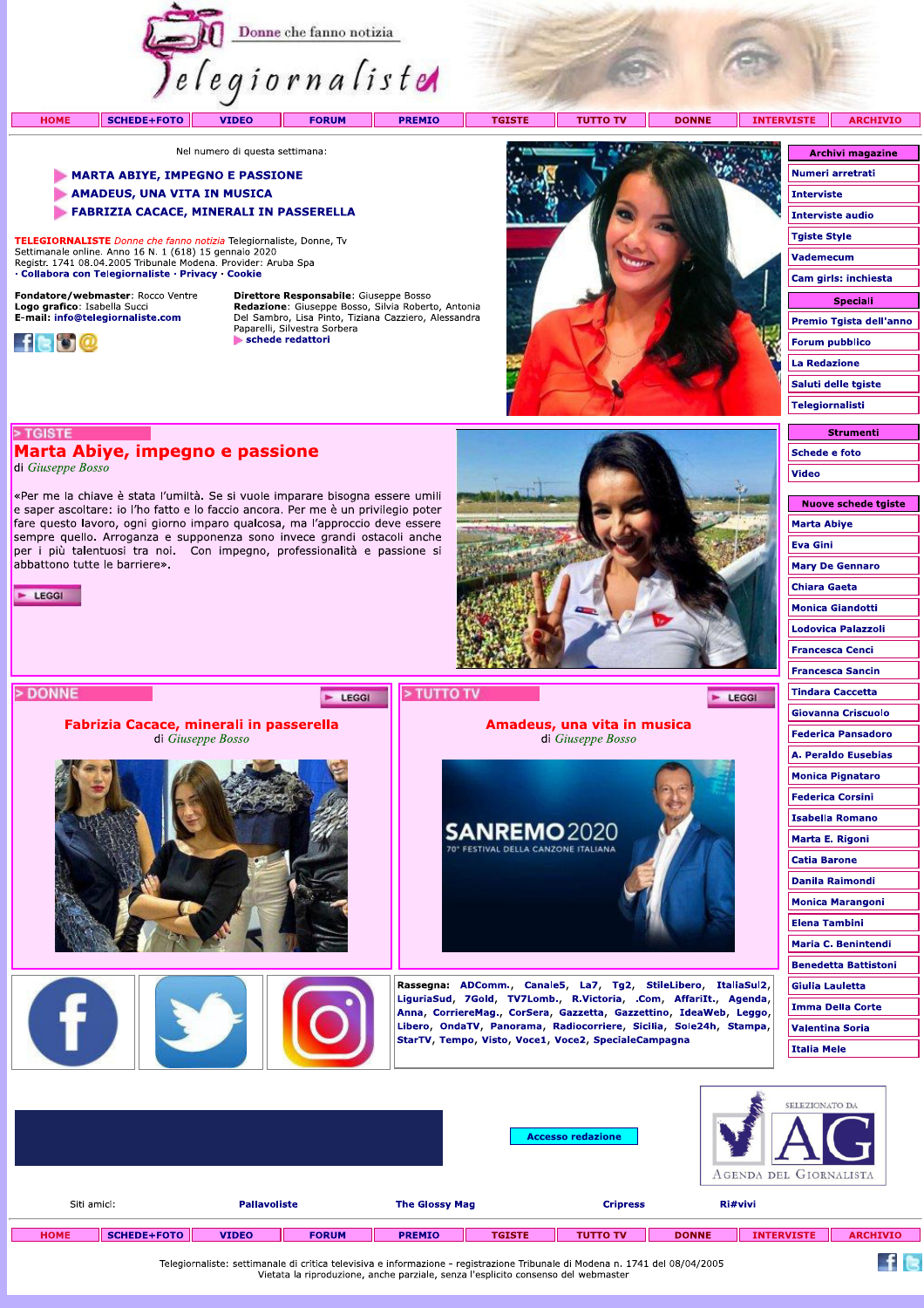

 $\textcolor{red}{\textbf{Tagiste}}$  Approfondimenti e notizie sul mondo delle telegiornaliste

# Marta Abiye, impegno e passione

di Giuseppe Bosso

Volto popolare agli appassionati delle due e quattro ruote, Incontriamo Marta Abiye, giornalista di Sky Sport.

#### Lei e i motori: un incontro casuale o da lei cercato?

«Sono sempre stata appassionata di motori, ho sempre seguito le gare di Formula 1 e MotoGP; una passione che mi è stata trasmessa da mio padre».

#### Ha avvertito scetticismo nei suoi confronti nell'avvicinarsi a piloti e colleghi esperti?

«No, non lo ho avvertito. Per me la chiave è stata l'umiltà. Se si vuole imparare bisogna essere umili e saper ascoltare: io l'ho fatto e lo faccio ancora. Per me è un privilegio poter fare questo lavoro, ogni giorno imparo qualcosa, ma l'approccio deve essere sempre quello. Arroganza e supponenza sono invece grandi ostacoli anche per i più talentuosi tra noi».

#### Possiamo ritenere superato lo stereotipo della donna immagine nel giornalismo sportivo oppure pensa ci sia ancora molto da fare?

«Io credo di sì: in un mondo prettamente maschile si potrebbe pensare che ci sia scetticismo nei confronti delle donne; in realtà con impegno, professionalità e passione si abbattono tutte le barriere».

#### Quali sono i personaggi che l'hanno maggiormente colpita tra quelli che ha avuto modo di intervistare?

«Devo dire che sono molti: senza dubbio tra i personaggi che mi hanno colpito di più c'è Lewis Hamilton, un pilota unico non solo per l'immenso e indiscutibile talento, ma anche per i moltissimi interessi che coltiva al di fuori dalla pista. Mi piace il suo modo di comunicare è sempre diretto e trasparente ed emana energie positive. Anche Valentino Rossi mi ha colpito per la sua semplicità e simpatia. se si pensa ad un nove volte campione del mondo è difficile immaginare che sia così disponibile e carino con tutti, lui lo è davvero!».



#### Per il 2020 quali pensa potranno essere i protagonisti delle due ruote che faranno parlare di sé?

«Credo che l'uomo da battere sarà ancora una volta Marc Marquez, anche se Dovizioso (negli ultimi 3 anni vice campione del mondo) saprà dire la sua. In casa Yamaha sarà interessante osservare Valentino Rossi che sulla base delle prestazioni del 2020 deciderà il suo futuro. Tra gli altri non dimentichiamoci di Fabio Quartararo - Rookie of the Year 2019 - e vera rivelazione dell'anno appena concluso».

#### E le sue aspettative per il nuovo anno?

«Mi aspetto un campionato avvincente ricco di adrenalina e carico di emozioni forti : credo che non mancheranno i colpi di scena per cui ci sarà da divertirsi. Senza dimenticare il mercato piloti che si scatenerà in vista del 2021».

#### Chiudendo gli occhi e vedendosi tra dieci anni come si immagina?

«Faccio davvero fatica ad immaginarmi tra dieci anni: la vita serba sempre delle sorprese, speriamo solo che siano belle come quelle che ho avuto la possibilità di vivere fino ad oggi». 

versione stampabile | interviste alle telegiornaliste

| <b>HOME</b>                                                                                                                                                                                                       | <b>SCHEDE+FOTO</b> | <b>VIDEO</b> | <b>FORUM</b> | <b>PREMIO</b> | <b>TGISTE</b> | <b>TUTTO TV</b> | <b>DONNE</b> | <b>INTERVISTE</b> | <b>ARCHIVIO</b> |
|-------------------------------------------------------------------------------------------------------------------------------------------------------------------------------------------------------------------|--------------------|--------------|--------------|---------------|---------------|-----------------|--------------|-------------------|-----------------|
|                                                                                                                                                                                                                   |                    |              |              |               |               |                 |              |                   |                 |
| Telegiornaliste: settimanale di critica televisiva e informazione - registrazione Tribunale di Modena n. 1741 del 08/04/2005<br>Vietata la rinroduzione, anche parziale, cenza l'ecnlicito concenco del webmacter |                    |              |              |               |               |                 |              |                   |                 |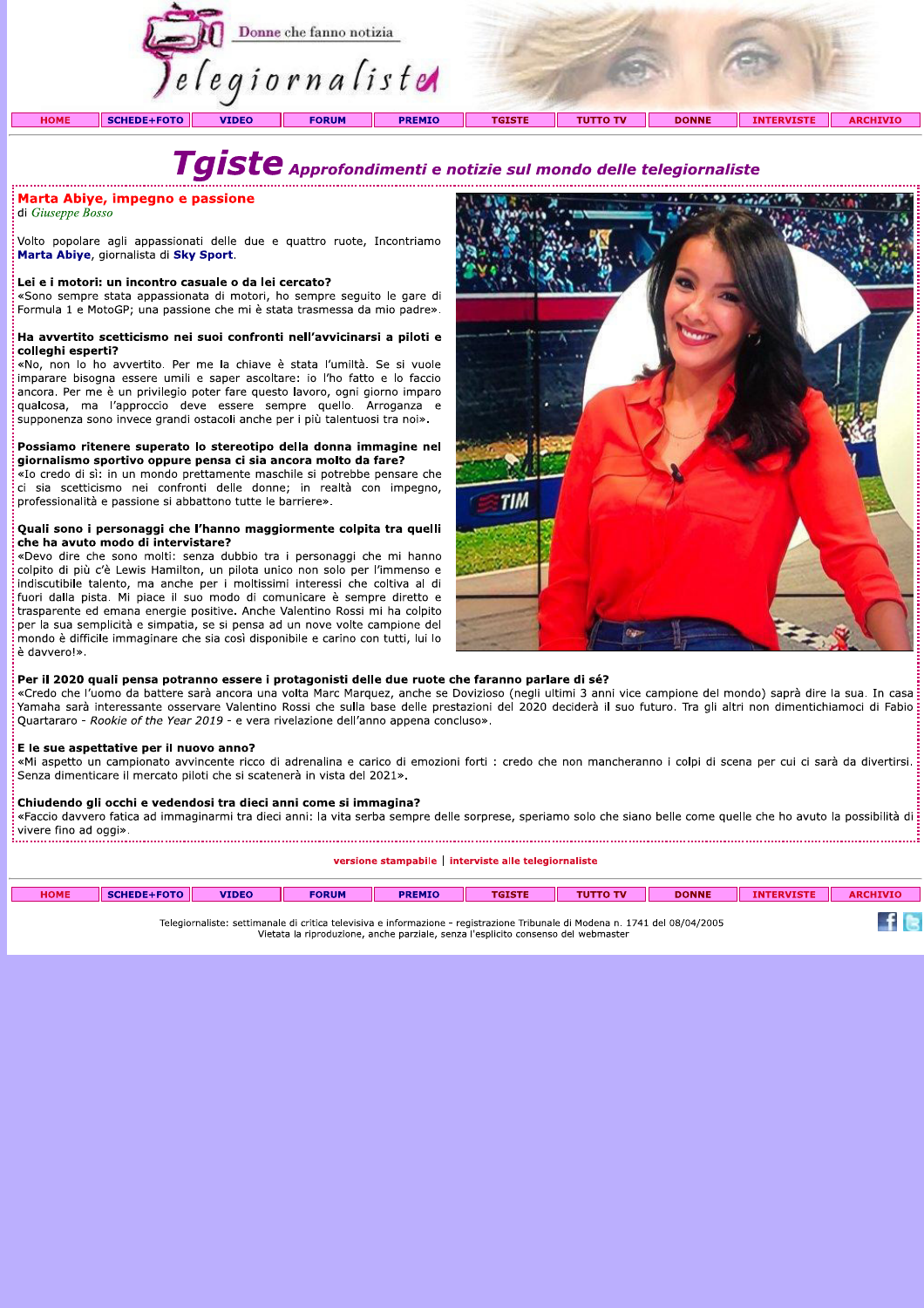

# Tutto TV Ieri, oggi e domani

#### Amadeus, una vita in musica di Giuseppe Bosso

A poche settimane dal via della edizione numero 70 del Festival della canzone italiana che animerà Sanremo tra il 4 e l'8 febbraio, non mancano, come da prassi, le **polemiche** per cantanti in gara e ospiti e presenze annunciate o ritirate.

Sarà comunque una bella sfida quella che attende Amadeus, al secolo Amedeo Umberto Rita Sebastiani, conduttore e direttore artistico della kermesse, per il quale l'Ariston rappresenta al tempo stesso una consacrazione e un ulteriore passo in avanti di una oramai quarantennale carriera, quasi sempre all'insegna della musica.

Ravennate di nascita, cresciuto a Verona, dopo aver mosso i primi passi come disk jockey in emittenti venete, a metà degli anni'80 avviene il fatidico incontro con colui che gli aprirà di fatto la scalata al successo: Claudio Cecchetto, deus ex machina di Radio Deejay, 'mentore" in quel periodo di altri giovanotti destinati a future glorie come Lorenzo Cherubini e Rosario Fiorello, dei quali diventerà collega e amico fraterno.

E proprio con Jovanotti, dopo gli anni di Radio Deejay, farà il suo debutto sul piccolo schermo, nel 1988 su Italia 1, diventando ben presto volto familiare e amato dell'emittente "giovane" del gruppo Mediaset. A partire dall'estate del 1993, per cinque anni consecutivi, conduce lo storico *Festivalbar*, affiancato da splendide partner come Federica Panicucci, Simona Ventura e Alessia Marcuzzi.



Oltre che di programmi musicali, Amadeus si cimenta con successo anche nella conduzione di show di intrattenimento, da Matricole a Il Quizzone, dimostrandosi ottimo padrone di casa e ormai non più soltanto volto emergente.

Nell'autunno 1999 dopo quasi un decennio nella scuderia Mediaset passa in Rai, dove oltre a un'edizione non proprio memorabile di *Domenica In* (che in quegli anni patisce la dura concorrenza della Buona Domenica di Canale 5 targata Maurizio Costanzo) si specializza nella conduzione di giochi televisivi di grande successo, come *In bocca al lupo!* e Quiz show, diventando degno rivale del suo grande amico Gerry Scotti, con cui condivide la stessa fascia del preserale.

.<br>E proprio durante la conduzione de L'eredità, a cavallo tra il 2002 e il 2006, conosce la ballerina e showgirl partenopea Giovanna Civitillo, per la quale manda a monte il matrimonio con la moglie Marisa, dalla quale aveva avuto la figlia Alice: dalla loro unione nel 2009 nasce José Alberto.

: Il resto è storia recente: dopo una breve parentesi nuovamente a Mediaset, nel 2008 torna nuovamente in Rai, dove per sette stagioni conduce su Raidue il fortunato Mezzogiorno in famiglia nel week end e, dal 2015, è immancabile volto de L'anno che verrà. Nei primi giorni di agosto 2019 viene annunciata la sua designazione a direttore artistico e conduttore del Festival, una sfida che ha subito accettato con entusiasmo, e che promette di affrontare con la verve che l'ha sempre contraddistinto, a partire da quegli anni ruggenti di Radio Deejay.

#### versione stampabile | interviste a personaggi | interviste a telegiornalisti

| HOME | <b>SCHEDE+FOTO</b> | <b>VIDEO</b> | <b>FORUM</b> | <b>PREMIO</b> | <b>TGISTE</b> | <b>TUTTO TV</b> | <b>DONNF</b> | <b>INTERVISTE</b> | <b>ARCHIVIC</b> |
|------|--------------------|--------------|--------------|---------------|---------------|-----------------|--------------|-------------------|-----------------|
|      | --                 | $\cdots$     | .            |               | --<br>$\sim$  | .               |              |                   |                 |

Telegiornaliste: settimanale di critica televisiva e informazione - registrazione Tribunale di Modena n. 1741 del 08/04/2005 Vietata la riproduzione, anche parziale, senza l'esplicito consenso del webmaster